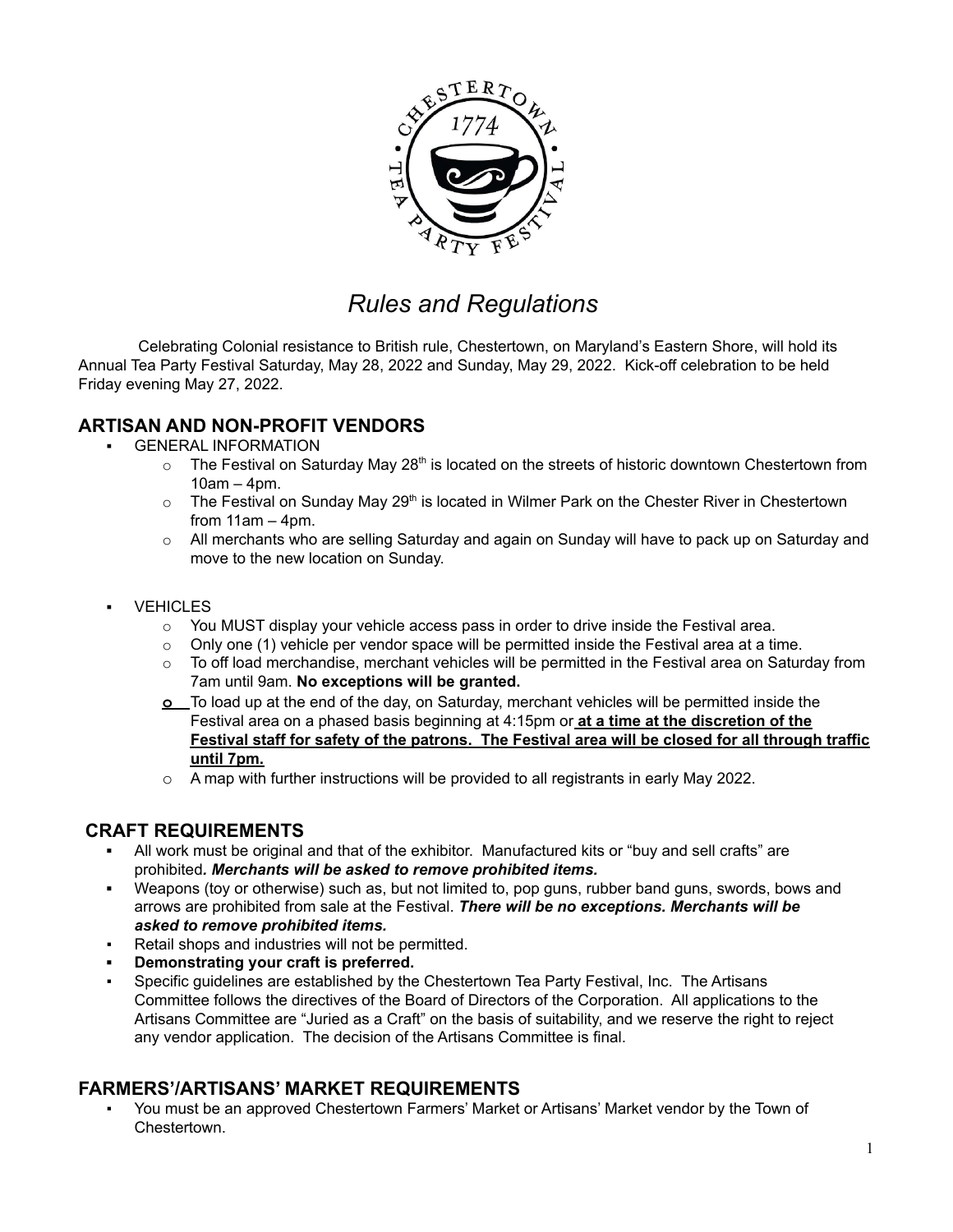Farmers'/Artisans' Market vendors are those people who sell their products (home grown/made fruits, vegetables, plants, flowers; arts and crafts) at the weekly Chestertown Farmers' and Artisans' Markets.

### **DATES AND TIMES**

- 
- 
- 
- 

# **HOW TO APPLY**

❑ Complete an application form and mail to the following: Chestertown Tea Party Festival Attn: Artisans Committee

P. O. Box 526 Chestertown, MD 21620

- ❑ Enclose a check or money orders payable to *Chestertown Tea Party Festival, Inc*. for space fee (see below). We regret that we cannot accept credit/debit card payments.
- ❑ *Signed and completed application.*
- ❑ *For RETURNING vendors: Since you have previously sent us photos you only need to send photos of anything NEW that you may be adding to your sales.*
- ❑ *For FIRST-TIME Applicants: You MUST include 3-5 photographs or digital images of the types of work to be displayed or sold and of your booth set-up. Photos/digital images must be labeled clearly with name, address, and phone number. These will not be returned.*

# **THINGS TO REMEMBER**

- Fee: Your fee reserves a space approximately 8' deep  $X$  15' wide. A 10' X 10' tent will fit into this *space. Vendors must provide their own tables and chairs. No electricity will be provided. No commission will be taken. Maryland Sales Tax of 6% is the responsibility of the individual vendor. The Chestertown Tea Party Festival Committee does not supply application forms for taxes.*
	- Saturday **\$150.00 per space (postmarked on or before February 5, 2022)**
	- Sunday \$ 50.00 per space (postmarked on or before February 5, 2022)
	- Saturday \$175.00 per space (postmarked February 6 April 15, 2022)
	- Sunday \$ 60.00 per space (postmarked February April 15, 2022)
	- Late Fee **Add \$50.00 per space (postmarked after April 15, 2022 until May** 9)

(Late fees MUST be paid with registration fee**. No reservations will be accepted after May 11**.)

- *▪ There are a limited spaces for vendors. Please respond as soon as possible.*
- *▪ Every effort will be made to guarantee returning vendor space locations IF registration and payment are received by April 15, 2022.*
- *▪ The Chestertown Tea Festival Party, Inc. DOES NOT cover your liability. The Corporation requires that you provide your own insurance to cover your booth's liability exposure.*
- The Festival occurs RAIN or SHINE. All activities take place out of doors. There are no refunds if we are rained out. There are no covered spaces. It is necessary to bring tarps or other protective devices *for inclement weather.*
- *▪ CHESTERTOWN TEA PARTY FESTIVAL, INC. ACCEPTS NO LIABILITY FOR LOSS DUE TO WEATHER, DAMAGE OR THEFT.*
- Signs: Signs are limited to one per booth, no larger than  $3'X 1.5'$ . Lettering, color, etc. should be in

*▪ April 10, 2022 Deadline for ALL 2022 Applications ▪ May 1, 2022 Space Assignments and vehicle passes mailed ▪ May 28, 2022 Festival Hours 10 am until 5 pm ▪ May 29, 2022 Festival Hours 11 am until 4 pm*